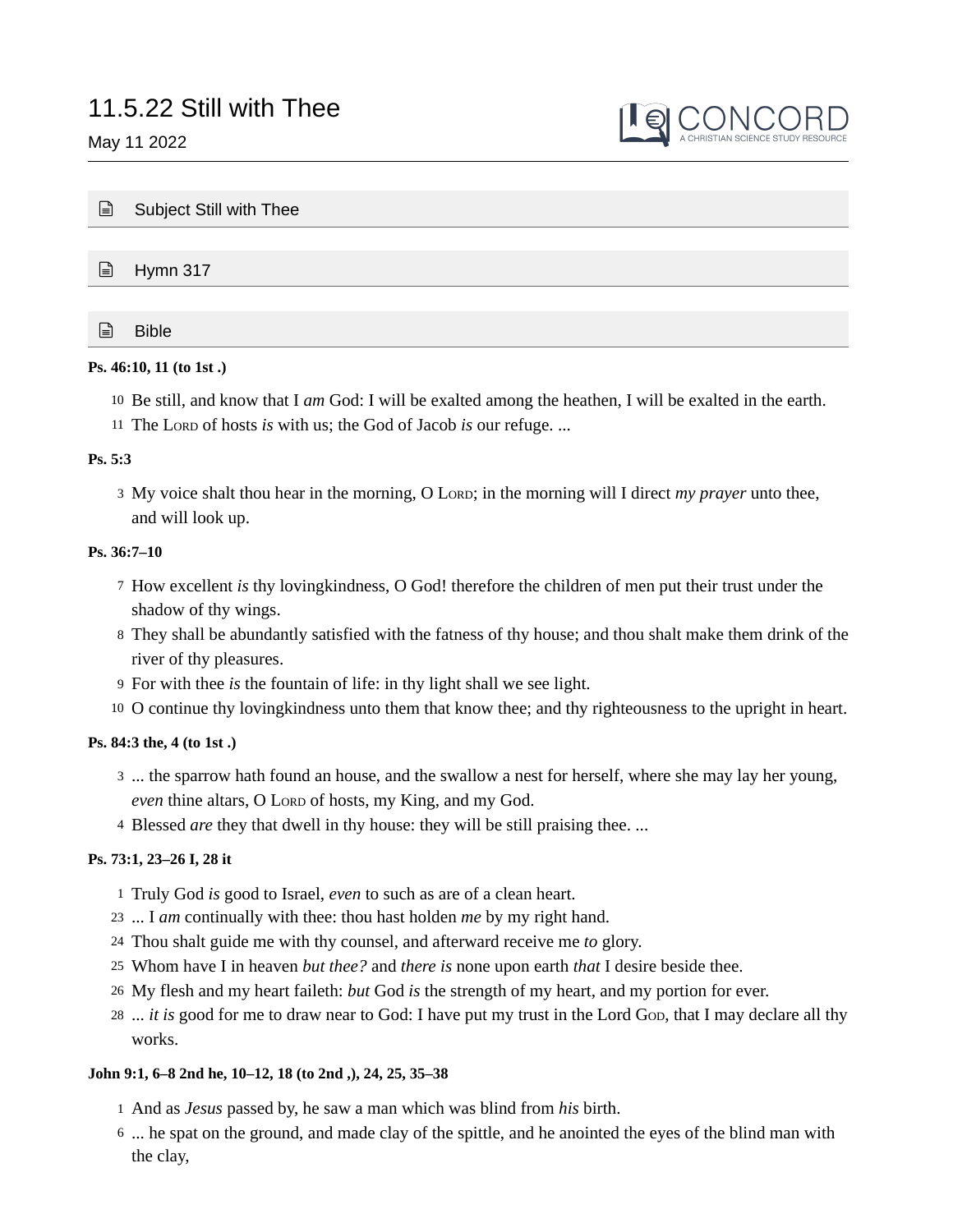- And said unto him, Go, wash in the pool of Siloam, (which is by interpretation, Sent.) He went his 7 way therefore, and washed, and came seeing.
- 8 *I* The neighbours therefore, and they which before had seen him that he was blind, said, Is not this he that sat and begged?
- Therefore said they unto him, How were thine eyes opened? 10
- 11 He answered and said, A man that is called Jesus made clay, and anointed mine eyes, and said unto me, Go to the pool of Siloam, and wash: and I went and washed, and I received sight.
- 12 Then said they unto him, Where is he? He said, I know not.
- 18 But the Jews did not believe concerning him, that he had been blind, ...
- Then again called they the man that was blind, and said unto him, Give God the praise: we know that 24 this man is a sinner.
- 25 He answered and said, Whether he be a sinner *or no*, I know not: one thing I know, that, whereas I was blind, now I see.
- 35 Jesus heard that they had cast him out; and when he had found him, he said unto him, Dost thou believe on the Son of God?
- He answered and said, Who is he, Lord, that I might believe on him? 36
- And Jesus said unto him, Thou hast both seen him, and it is he that talketh with thee. 37
- And he said, Lord, I believe. And he worshipped him. 38

#### **Ps. 139:1, 7–12 (to :), 17, 18**

- O Lord, thou hast searched me, and known *me*. 1
- Whither shall I go from thy spirit? or whither shall I flee from thy presence? 7
- If I ascend up into heaven, thou *art* there: if I make my bed in hell, behold, thou *art there*. 8
- *If* I take the wings of the morning, *and* dwell in the uttermost parts of the sea; 9
- Even there shall thy hand lead me, and thy right hand shall hold me. 10
- 11 If I say, Surely the darkness shall cover me; even the night shall be light about me.
- 12 Yea, the darkness hideth not from thee; but the night shineth as the day: ...
- 17 How precious also are thy thoughts unto me, O God! how great is the sum of them!
- 18 If I should count them, they are more in number than the sand: when I awake, I am still with thee.

#### ⊟ S&H

# **SH 591:23**

**Morning.** Light; symbol of Truth; revelation and

<sup>24</sup> progress.

# **SH 121:24**

24

The sun is the

central stillness, so far as our solar system is concerned,

and the earth revolves about the sun once a year, besides

<sub>27</sub> turning daily on its own axis.

#### **SH 510:16–18**

The sun is a metaphorical representation of Soul outside the body, giving existence and intelligence to the <sup>18</sup> universe.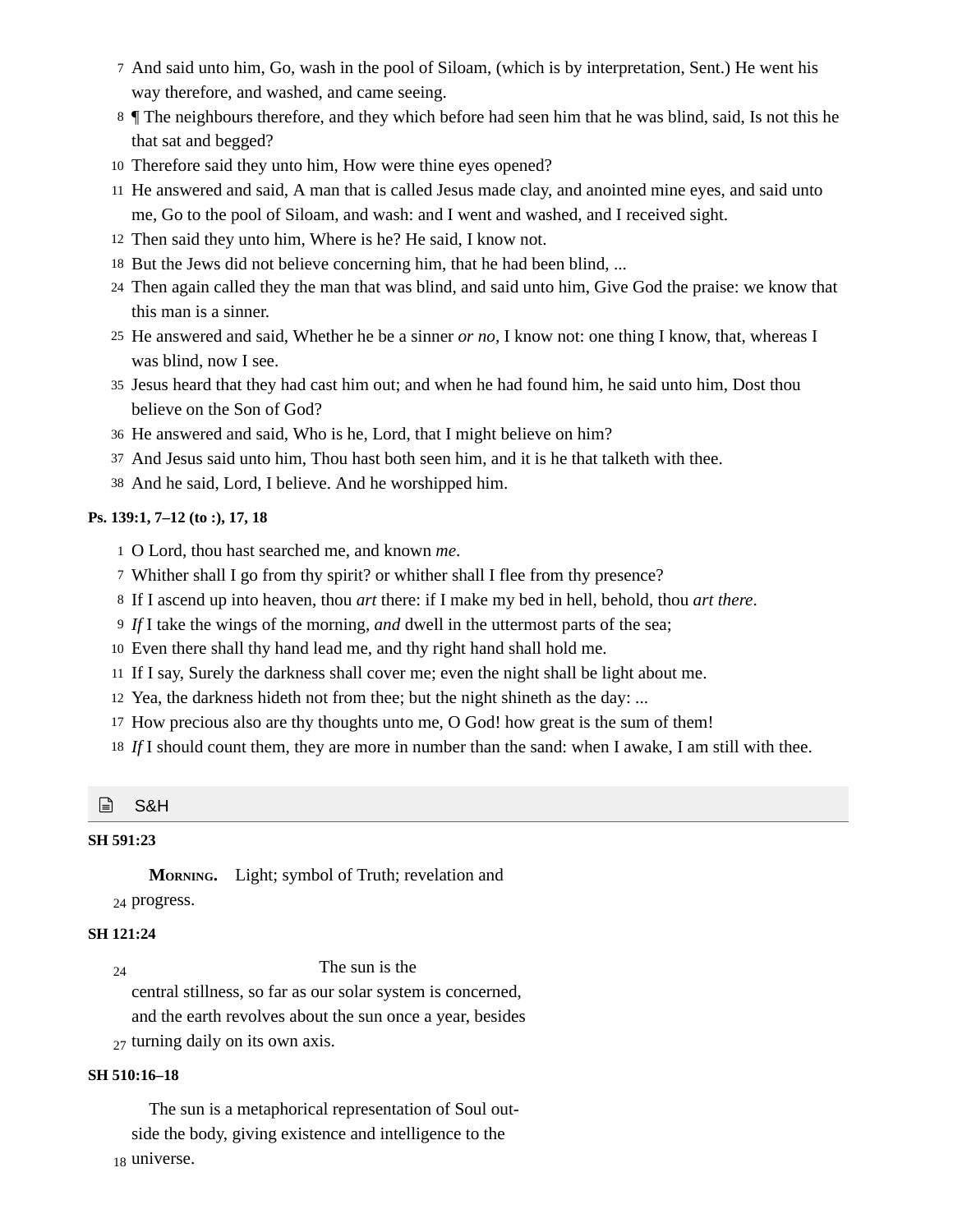#### **SH 188:28–31; 189:3–5, 8–13**

When darkness comes over the earth, the physical senses have no immediate evidence of a sun.

30 The human eye knows not where the orb of day is, nor if it exists.

If the eyes see no sun for a week, we still believe that there is solar light and heat. 3

In like manner mortals should no more deny the power of Christian Science to establish harmony and to explain 9 the effect of mortal mind on the body, though the cause be unseen, than they should deny the existence of the sun-

 $_{12}$  light when the orb of day disappears, or doubt that the sun will reappear.

## **SH 546:23–26**

Christian Science is dawning upon a material age.

The great spiritual facts of being, like rays of light, shine 24 in the darkness, though the darkness, comprehending them not, may deny their reality.

#### **SH 190:21**

The Hebrew bard, swayed by mortal thoughts, thus swept his lyre with saddening strains on human existence: 21

As for man, his days are as grass:

- $_{24}$  As a flower of the field, so he flourisheth. For the wind passeth over it, and it is gone; And the place thereof shall know it no more.
- When hope rose higher in the human heart, he sang: 27
- As for me, I will behold Thy face in righteousness: I shall be satisfied, when I awake, with Thy likeness. 30 For with Thee is the fountain of life;

In Thy light shall we see light.

## **SH 225:29–31**

Men and women of all climes and races are still in  $_{30}$  bondage to material sense, ignorant how to obtain their freedom.

Sense yields to understanding

Dawning of spiritual facts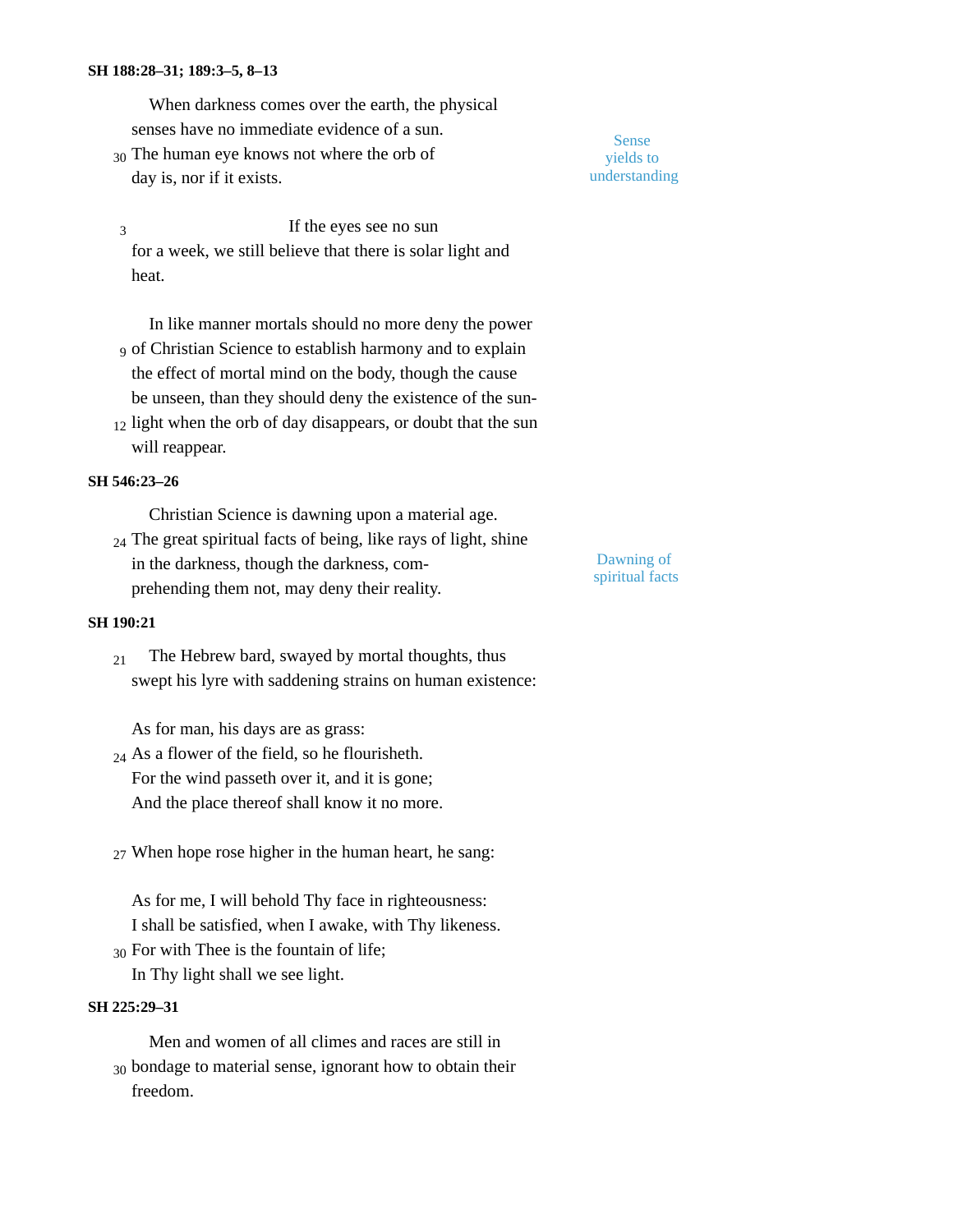Except for the error of meas-

 $_{21}$  uring and limiting all that is good and beautiful, man would enjoy more than threescore years and ten and still maintain his vigor, freshness, and promise. Man,

- $_{24}$  governed by immortal Mind, is always beautiful and grand. Each succeeding year unfolds wisdom, beauty, and holiness.
- $_{27}$  Life is eternal. We should find this out, and begin the demonstration thereof. Life and goodness are immortal. Let us then shape our views of existence into
- $_{30}$  loveliness, freshness, and continuity, rather  $\frac{1}{20}$  eternal than into age and blight.

True life

Childlike

Undesirable records

## **SH 306:25**

Undisturbed amid the jarring testimony of the material senses, Science, still enthroned, is unfolding 27 to mortals the immutable, harmonious, divine Principle, — is unfolding Life and the universe, ever present and

eternal.

# **SH 324:2–4**

Gladness to leave the false landmarks  $_3$  and joy to see them disappear, — this disposition helps to precipitate the ultimate harmony.

#### **SH 323:28–32**

The effects of Christian Science are not so much seen as felt. It is the "still, small voice" of Truth  $_{30}$  uttering itself. We are either turning away  $\frac{1}{20}$  receptivity from this utterance, or we are listening to it and going

## **SH 367:24**

up higher.

- The infinite Truth of the Christ-cure has come to this age through a "still, small voice," through silent utterances and divine anointing which quicken and increase 24
- $_{27}$  the beneficial effects of Christianity. I long to see the consummation of my hope, namely, the student's higher attainments in this line of light.

# **SH 559:8–10**

The "still, small voice"

of scientific thought reaches over continent and ocean 9to the globe's remotest bound.